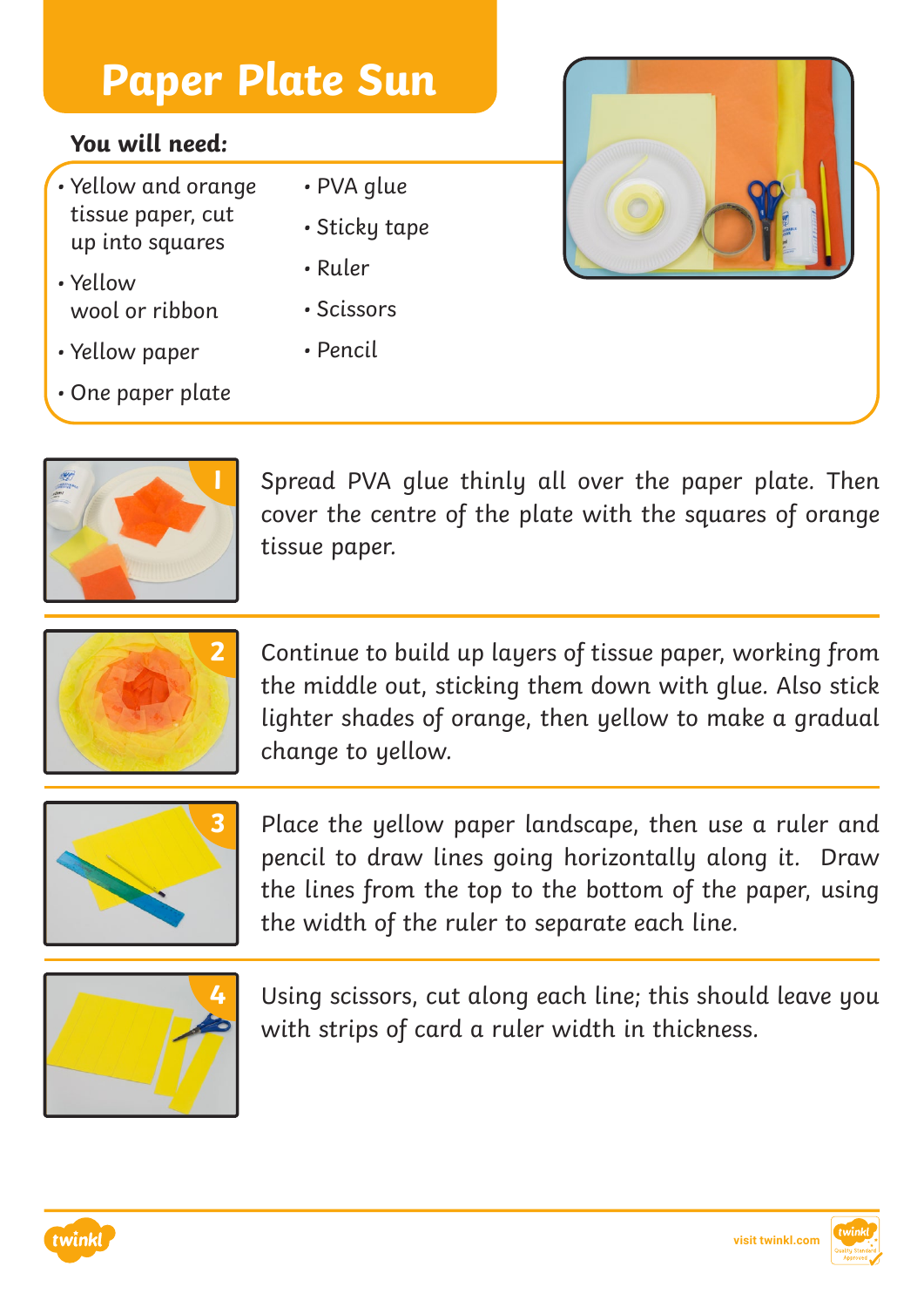#### **You will need:**

- Yellow and orange tissue paper, cut up into squares
- Yellow wool or ribbon
- Yellow paper
- One paper plate
- PVA glue
- Sticky tape
- Ruler
- Scissors
- Pencil

**5** Make a loop out of each yellow strip by gluing the ends together.



**6** Using sticky tape or glue, stick the loops of yellow paper at equal distances around the edge of the paper plate.



Use a hole punch to make a hole at the edge of the bowl, between two loops.



**8** Thread a loop of yellow ribbon or wool through the hole and tie so that the sunshine can be hung.



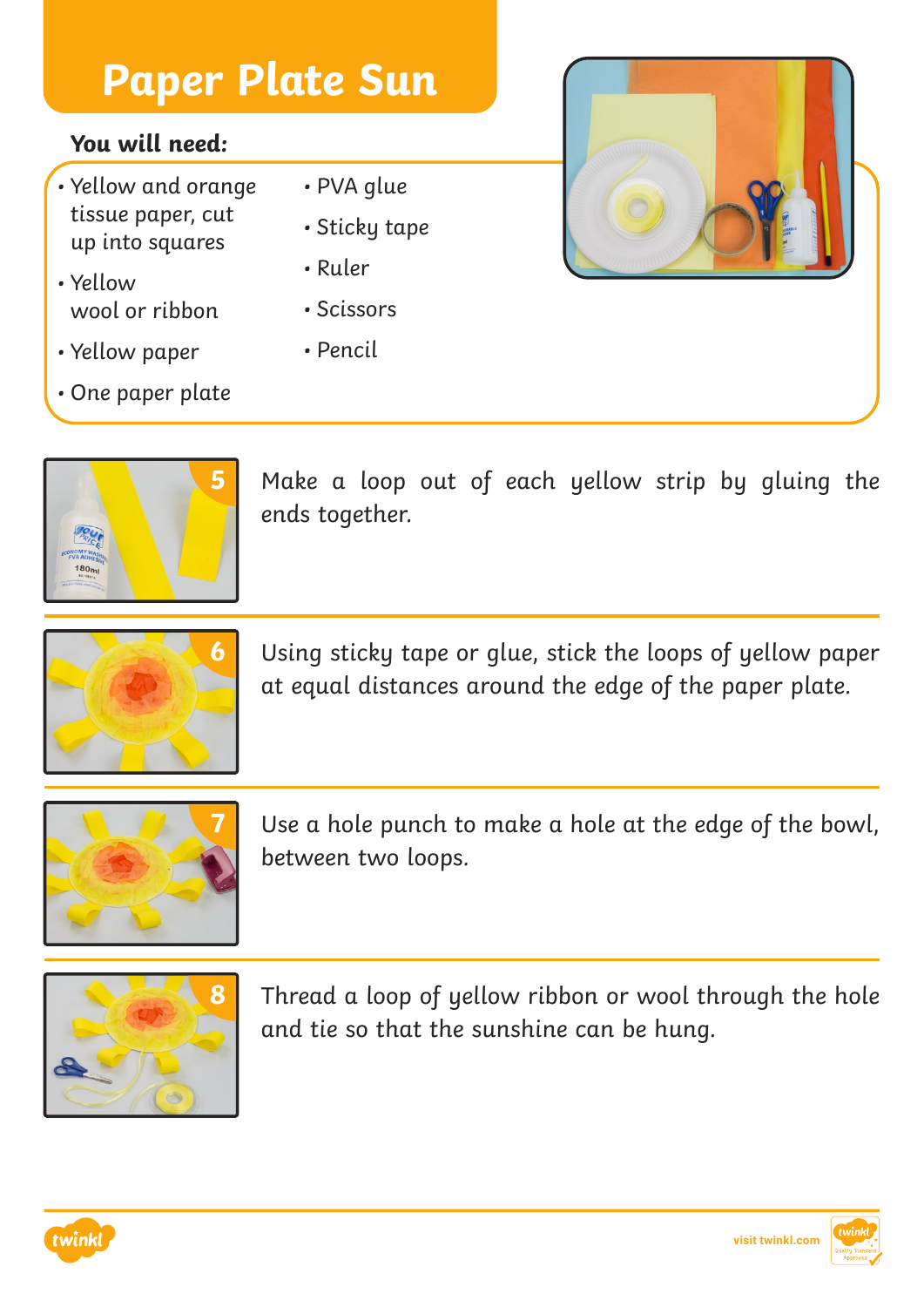## **You will need:**

- Yellow and orange tissue paper, cut up into squares
- Yellow wool or ribbon
- Yellow paper
- One paper plate
- PVA glue
- Sticky tape
- Ruler
- Scissors
- Pencil







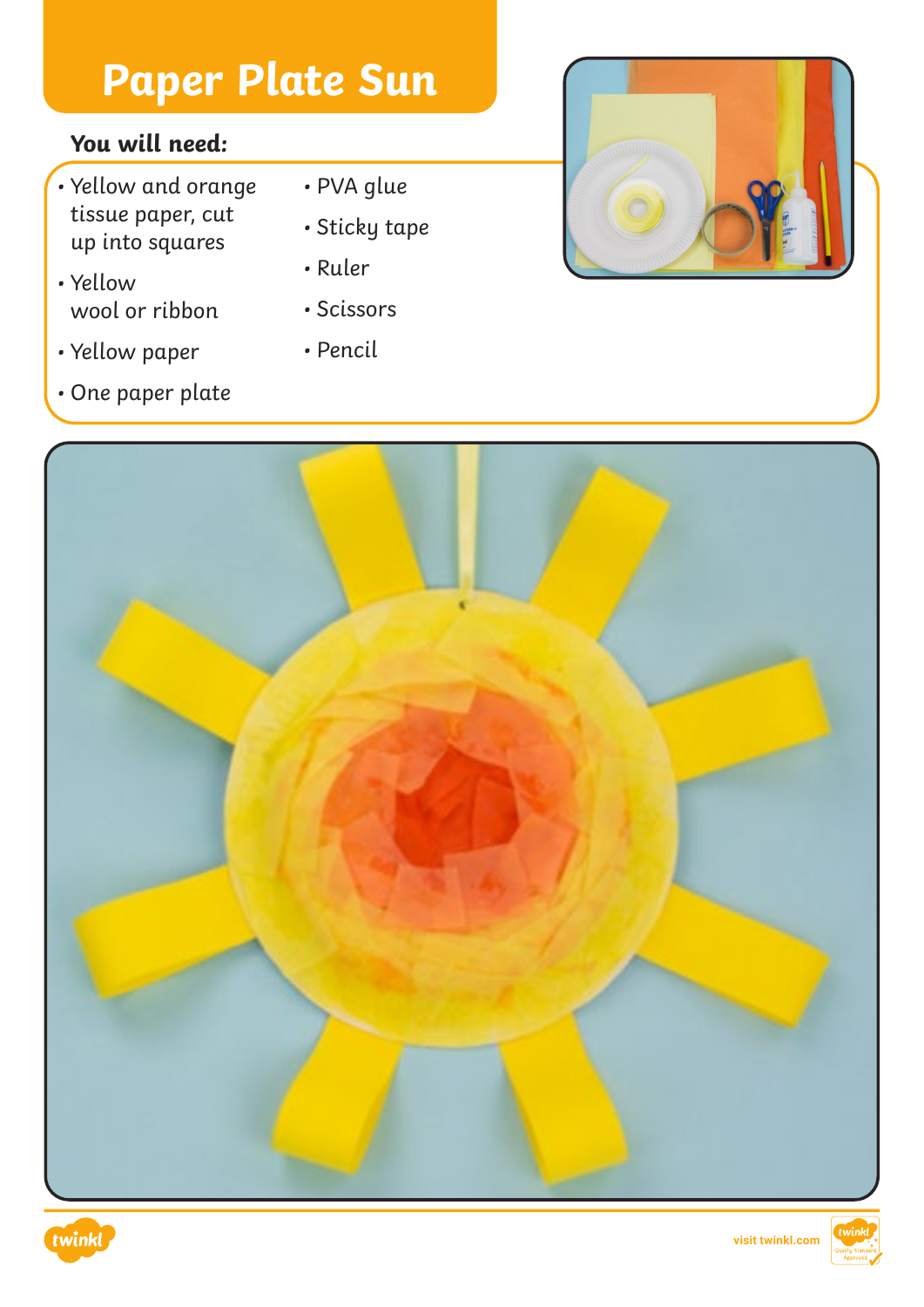

# **Step 1**

Spread PVA glue thinly all over the paper plate. Then cover the centre of the plate with the squares of orange tissue paper.



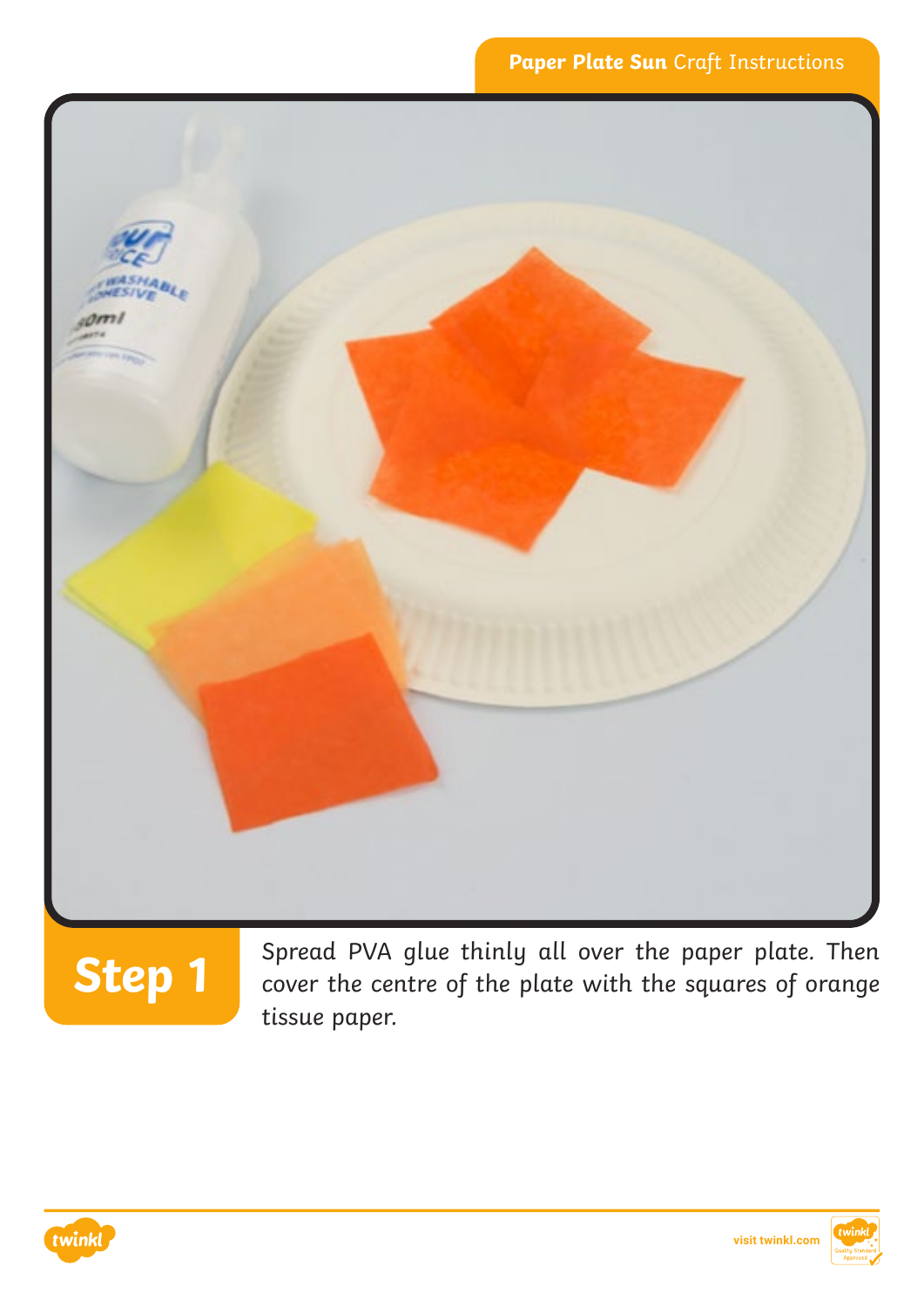

**Step 2** Continue to build up layers of tissue paper, working from<br>Step 2 the middle out, sticking them down with glue. Also stick lighter shades of orange, then yellow to make a gradual change to yellow.



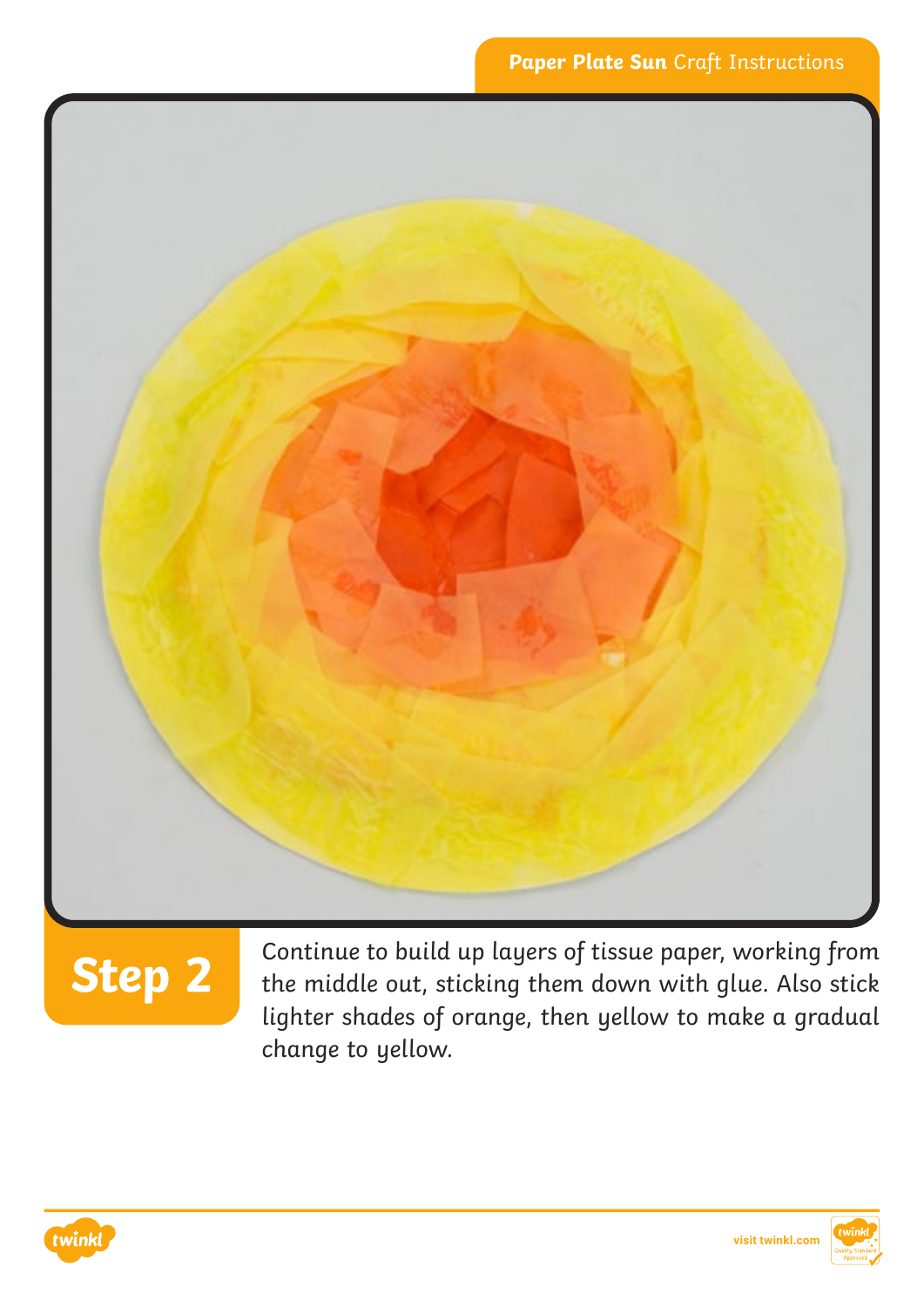

# **Step 3**

Place the yellow paper landscape, then use a ruler and pencil to draw lines going horizontally along it. Draw the lines from the top to the bottom of the paper, using the width of the ruler to separate each line.



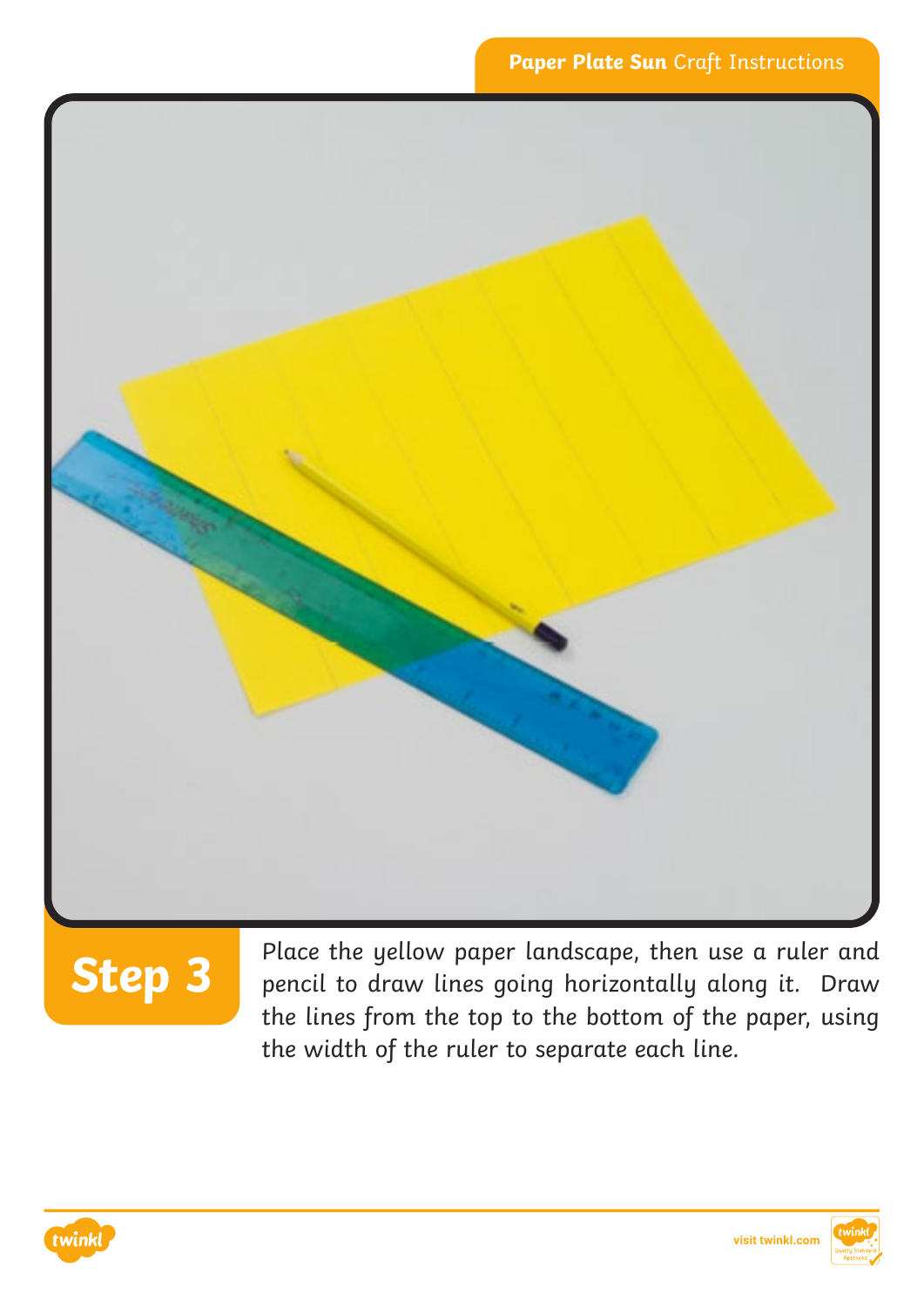



Using scissors, cut along each line; this should leave you<br>**Step 4** with strips of card a ruler width in thickness. with strips of card a ruler width in thickness.

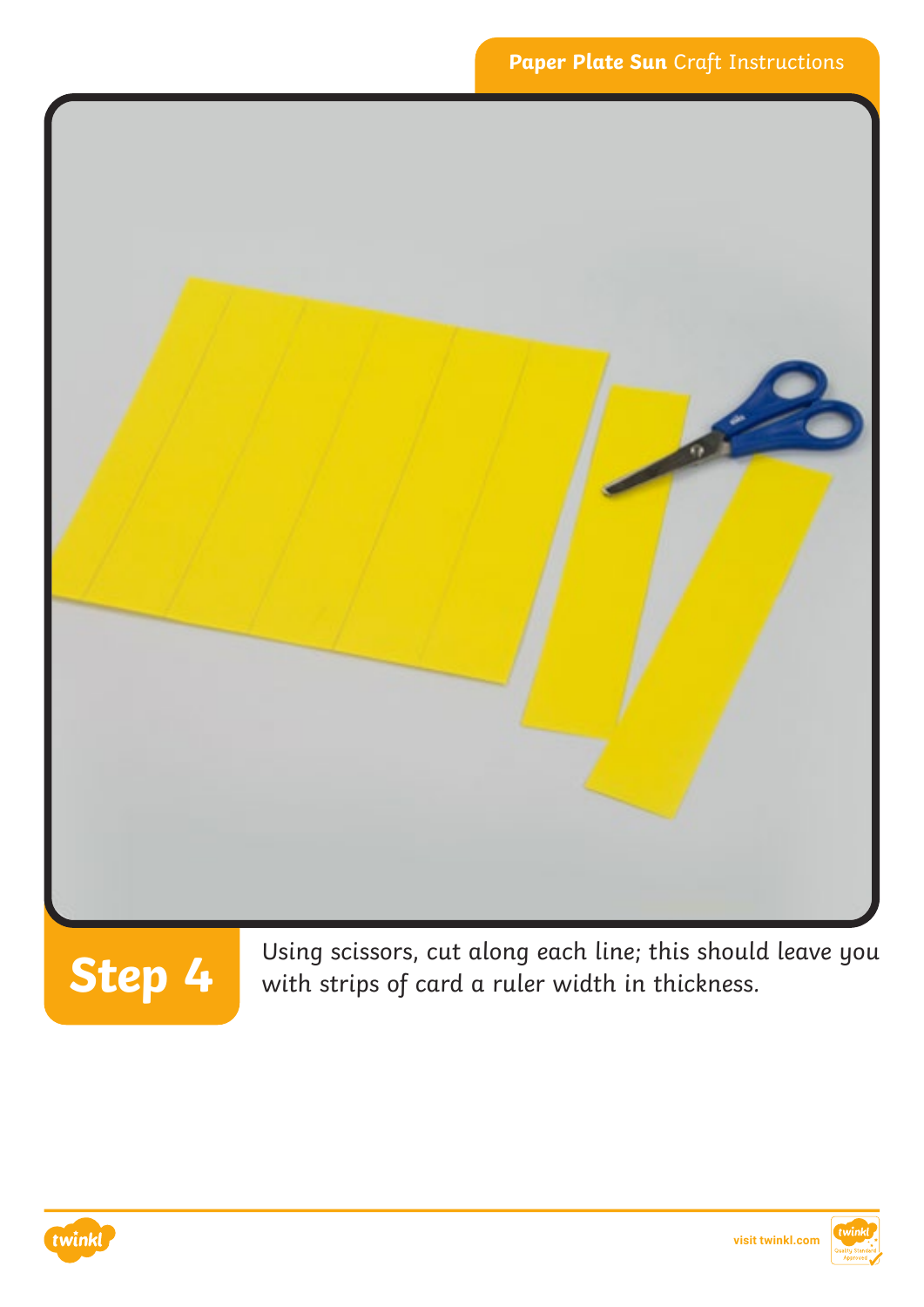

Make a loop out of each yellow strip by gluing the **Step 5** ends together.



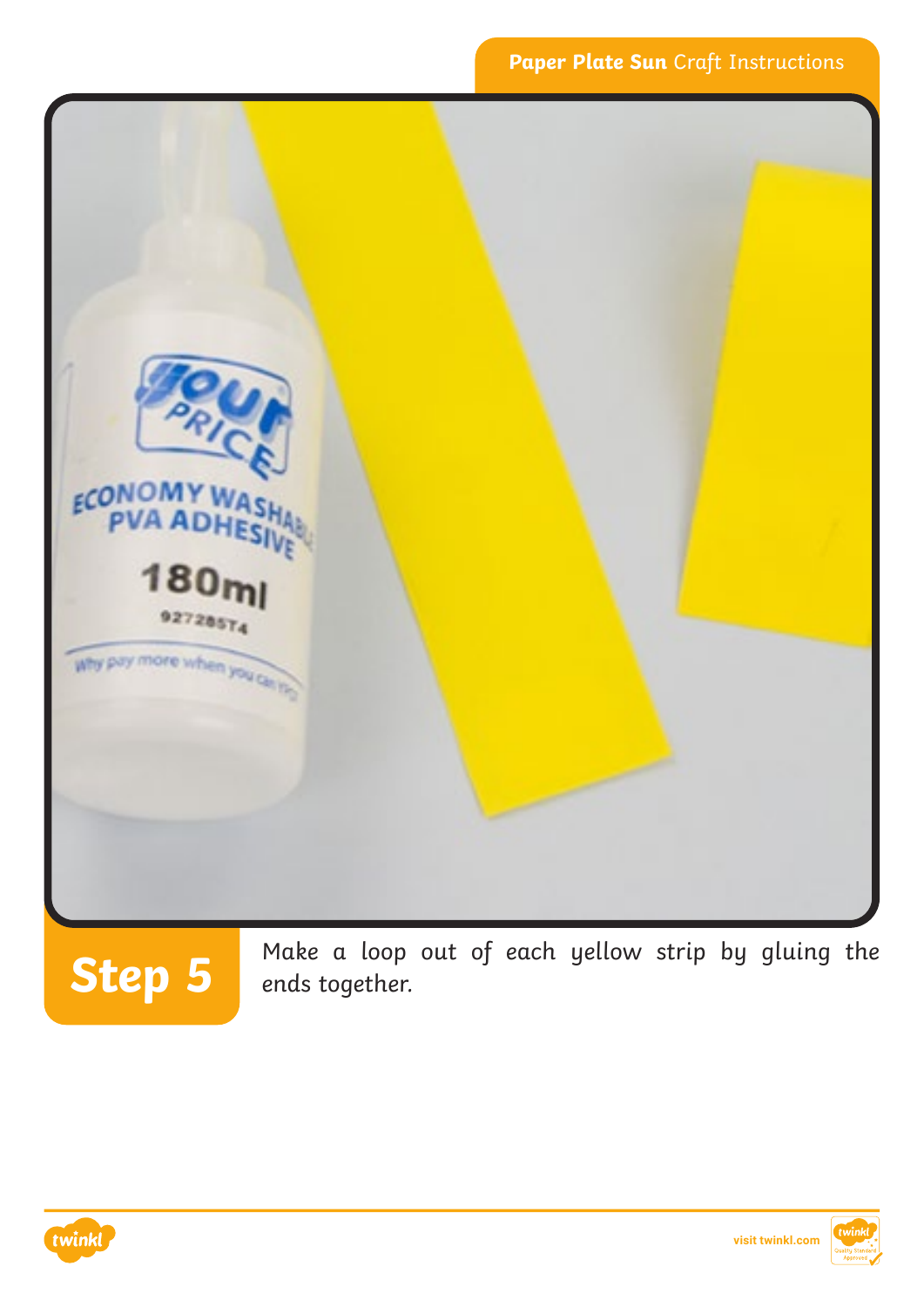

Using sticky tape or glue, stick the loops of yellow paper at equal distances around the edge of the paper plate.



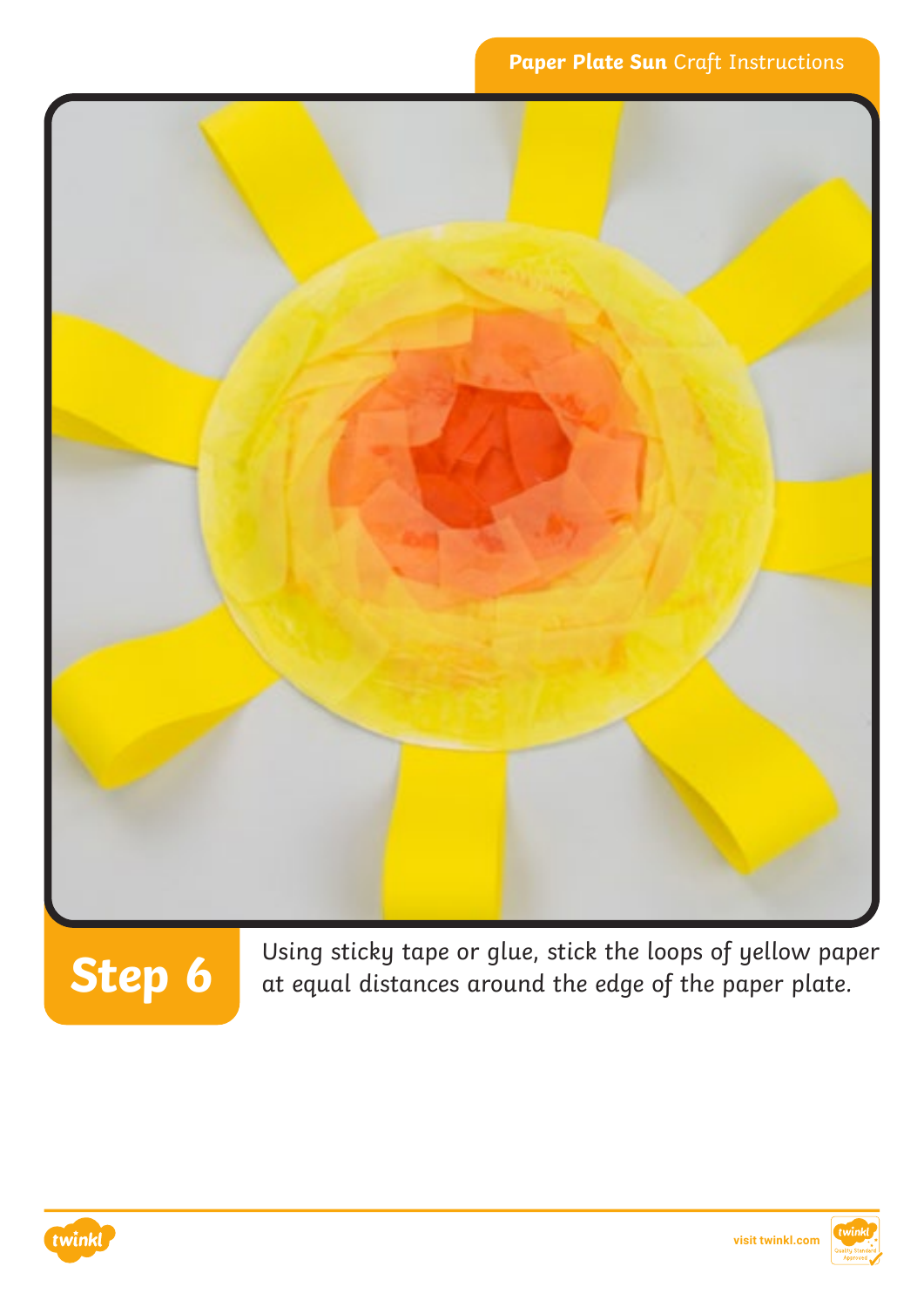

Use a hole punch to make a hole at the edge of the bowl, **Step 7** between two loops.



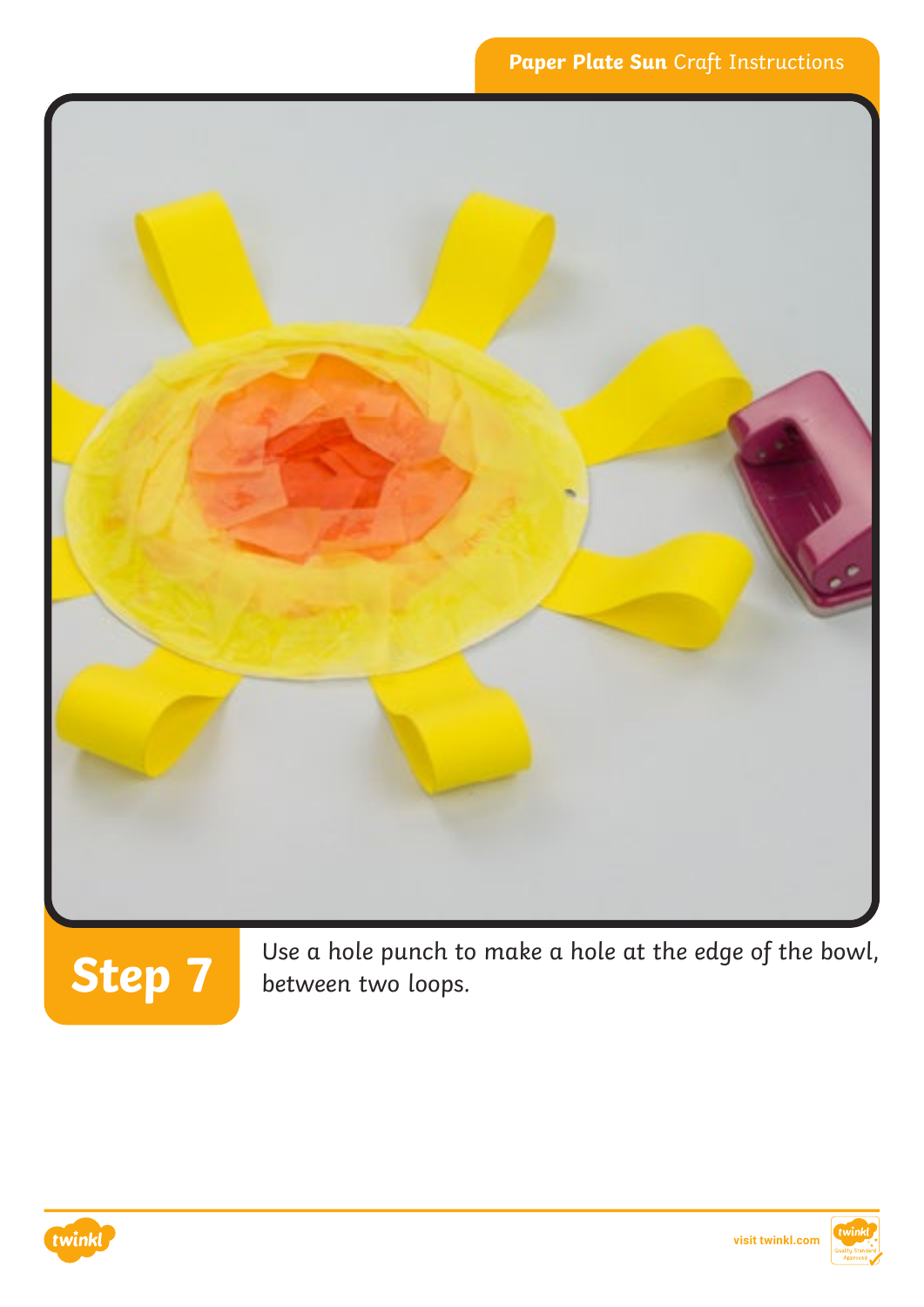

Thread a loop of yellow ribbon or wool through the hole and tie so that the sunshine can be hung.